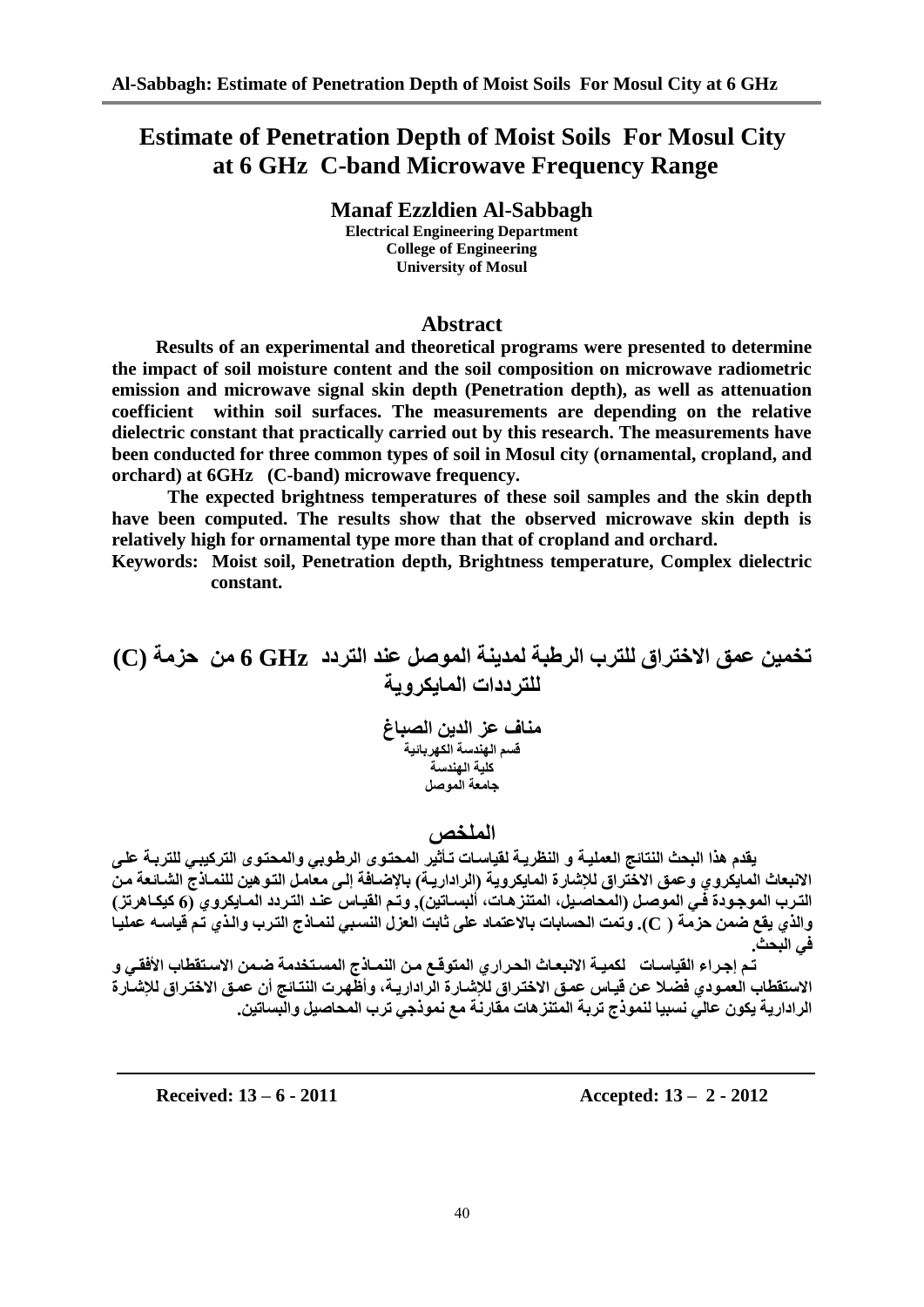### **1. Introduction:**

The soil moisture is difficult to define because it means different things in different disciplines. However soil moisture is the water held in the space between soil particles [4].

Compared to other components of hydrologic cycle, the volume of soil moisture is small, nonetheless, it is of fundamental importance to many hydrological, biological, and into modeling of various ecosystem processes [2]. Despite the importance of soil moisture, widespread and, or continuous measurement of soil moisture is all but nonexistent.

Remote sensing of soil moisture from the vantage point of space is advantageous because of its spatial coverage and temporal continuity [3]. Radiometric microwave remote sensors a board earth orbiting satellites have potential for providing soil moisture information, with the necessary temporal and spatial coverage. The potential of microwave techniques lies in the marked effect of soil moisture on the soil emission and the skin depth (penetration depth) properties at microwave frequencies [4].

The frequency of incident has a direct relationship with the penetration depth in the surface. The L and C band widths are most commonly used wavelength for soil moisture estimation [5].

The purpose of this paper is to study the effects of soil moisture content on the radiometric microwave emission properties (reflectivity and brightness temperature) and the skin depth for three types of common existing soils in Mosul city, namely cropland, orchards, and ornamental.

The practical measurements of the real and imaginary parts of complex dielectric constant as a function of soil moisture for the above types of soil have been carried out. The measurements were performed at a microwave frequency of (6GHz) which is available in the laboratory.

#### **2. Laboratory measurements and analysis:**

#### **2.1 Soil samples**

Soil is defined as the external disassembled layer for earth surface, which have difference from deep rocky layers. The soil consist of five main materials; mineral material, water, air, organic material, and biological beings[6].The mineral material that represented the ratio between sand, silt, and clay in one side, and the organic material that reflect amount of carbon in the other side, are co nstant in one location. While each amount of water and air varies in soil for the same location [7].

This study included the collection of three soil samples to represent three types of soil; ornamental, orchards, and cropland. These types of soil have a wide appearance of soil in Mosul city.

#### **2.2 Relative dielectric constant measurements:**

Water in the soil changes the microwave dielectric constant, which in turn change the emission. Several dielectric mixing models have been developed and evaluated to describe soil-water systems [8].

There are many techniques for dielectric constant measurements, for example the lumped circuit techniques are only suitable for low frequencies and high loss materials , in a cavity perturbation technique, the resonant cavity size may be in term of centimeters at microwave frequencies and the size of the material sample must be much smaller than the cavity size.[9].In this paper the measurement of relative dielectric constant for the three adopted types of soil have been carried out as a function of moisture content

(0- 0.30 ) by using the shorted-line technique as it available in the laboratory. The principles of this technique are described in detail in reference [10].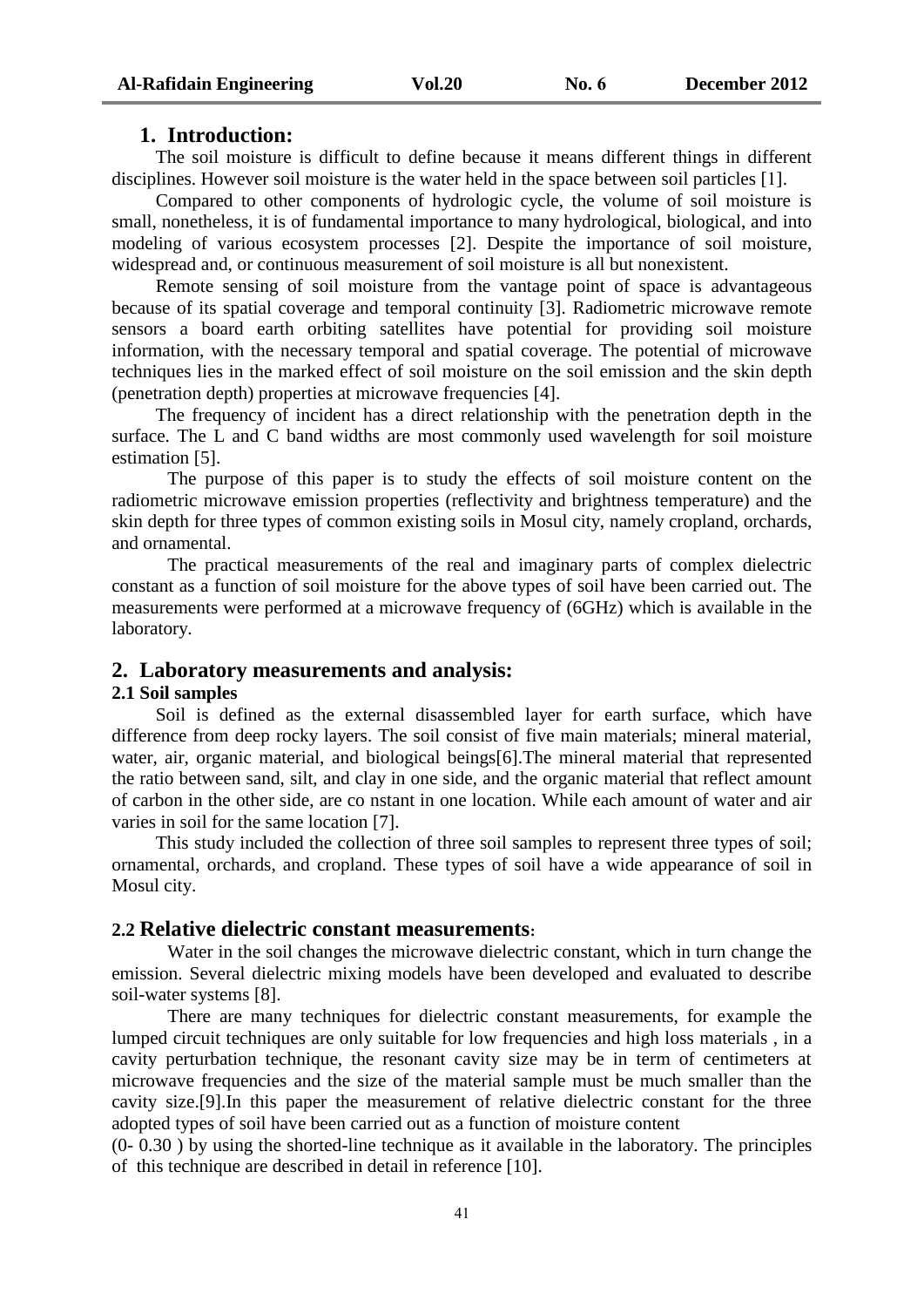The measurements were made by packing the moist samples in (3-cm) length waveguide section.

The basic arrangement of the short-line technique used to measure the dielectric properties of soil is shown in Fig. (1)



**Fig. (1) (b)**

**Fig. (1) (a): Schematic diagram of the experimental set-up (b)Microwave set-up**

 In this technique, a slotted line section is used to measure the shift in minimum of a standing wave.

The minima of the standing-wave pattern occur at intervals of one-half wavelength from the short circuit when the soil sample is absent. **.** By putting the soil sample in the long wave guide section in the front of the short circuit , the minima shift toward the short-circuit as shown in figure (2).



Fig. (2): Standing waves in the waveguide with and without the sample.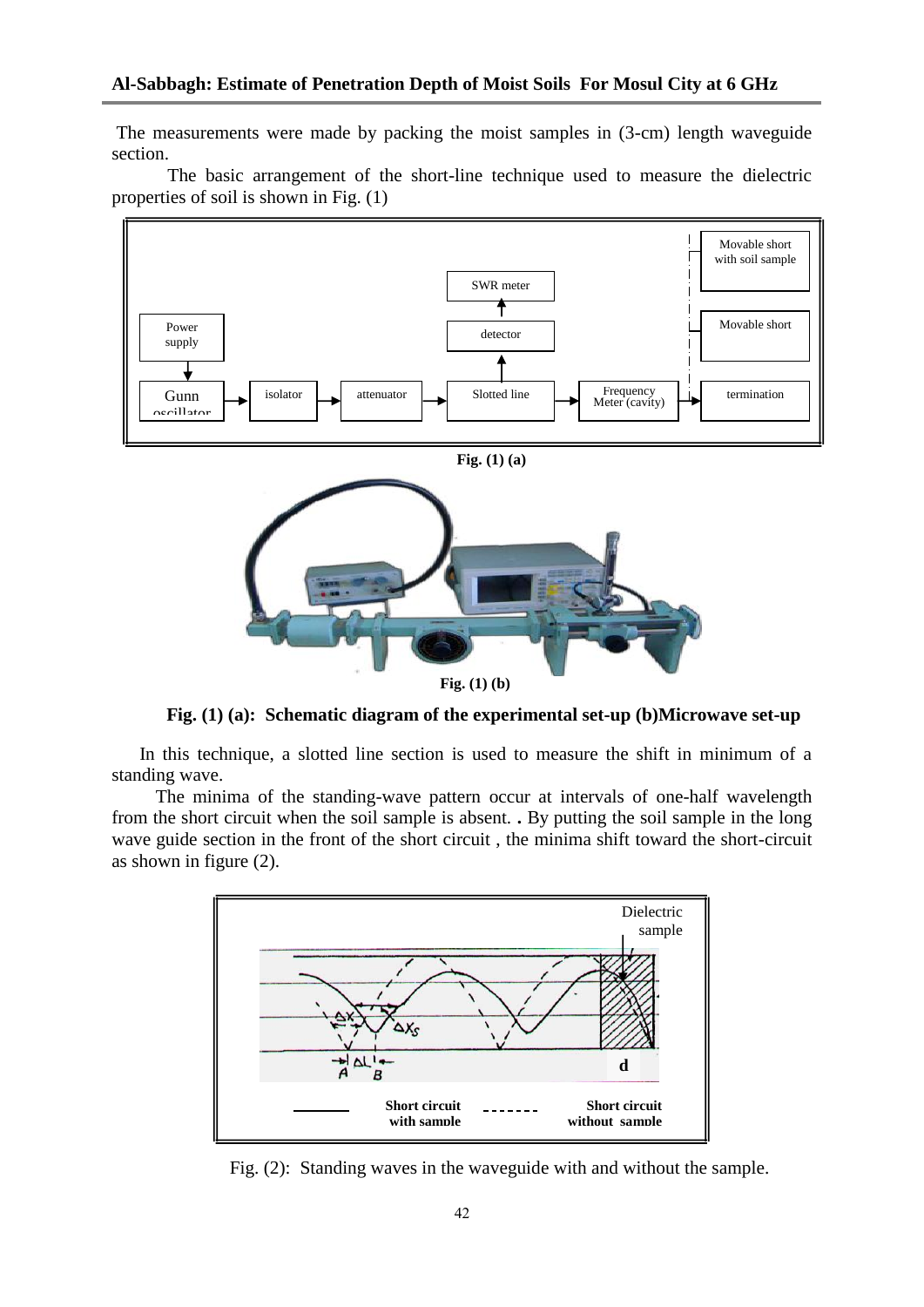In general, the relative dielectric constant of any material is given by  $\varepsilon_r = \varepsilon' - j\varepsilon''$  where  $\varepsilon'$  the real part, and  $\varepsilon'' =$  the imaginary parts of relative dielectric constant.

The shift in minimum is a measure of the dielectric constant and is given by [10] :

$$
\varepsilon' = \left(\frac{x\lambda}{2\pi d}\right)^2 + \left(\frac{\lambda}{\lambda_c}\right)^2 \tag{1}
$$

Where  $\lambda_{c}$  $\frac{\lambda}{\lambda}$  is the waveguide proportionality constant which is a function of the waveguide dimensions ( $\lambda_c = 2a$ , *a* being the width of the rectangular waveguide) at the mode of

propagation TE<sub>10</sub> and ( $\lambda$  is the operating wavelength).

*d* is the length of the soil sample.

 $\bar{x}$  is the multi-valued which can be calculated from the following equation [10];

$$
\frac{\tan x}{x} = \frac{\lambda_g}{2\pi d} \tan \frac{2\pi(\Delta L + d)}{\lambda_g} \tag{2}
$$

where,

 $\Delta L$  is the shift in the minimum (Fig. (2)).

 $\lambda_g$  is the waveguide inside the guide.

The signal that is lost in the form of heat in the dielectric causes a decrease in the standing-wave ratio[8]:

$$
\tan \delta = \frac{\Delta x_s - \Delta x}{\varepsilon' d} (\frac{\lambda}{\lambda_g})^2 \qquad \qquad \dots (3)
$$

where,

 $\Delta x$ ,  $\Delta x$  denote the distances for a fixed voltage standing-wave ratio (VSWR) on either side of the minimum(Fig.(2)).

Then, the loss factor 
$$
(\varepsilon'')
$$
 is calculated by;  
\n $\varepsilon^{v} = \tan \delta * \varepsilon'$  ... (4)  
\nand the relative dielectric constant is given by:

$$
\varepsilon_r = \varepsilon' - j\varepsilon'' \tag{5}
$$

# **3. Microwave Radiative Properties of Soil:**

In passive microwave remote sensing, the data that a radiometer provides is commonly measured and expressed in terms of emissivity.

Emissivity can be predicted from the dielectric constant for a wide variety of conditions. The simplest situation occurs when the dielectric constant of the moisture soil is uniform with depth[8].Under this condition the Fresnel equations can be used to predict emissivity for any incident angle or polarization.

Microwave brightness temperature (Tb) for a smooth surface is related to the relative dielectric constant  $(\varepsilon_r)$  through the reflectivity given by [11] :

 $T_b(\theta, P) = (1 - R(\theta, P))^* T$  … (6)

Where,

- $\theta$  is the incident angle
- *P* is the polarization
- *R* is the reflectivity, and
- *T* is the actual soil temperature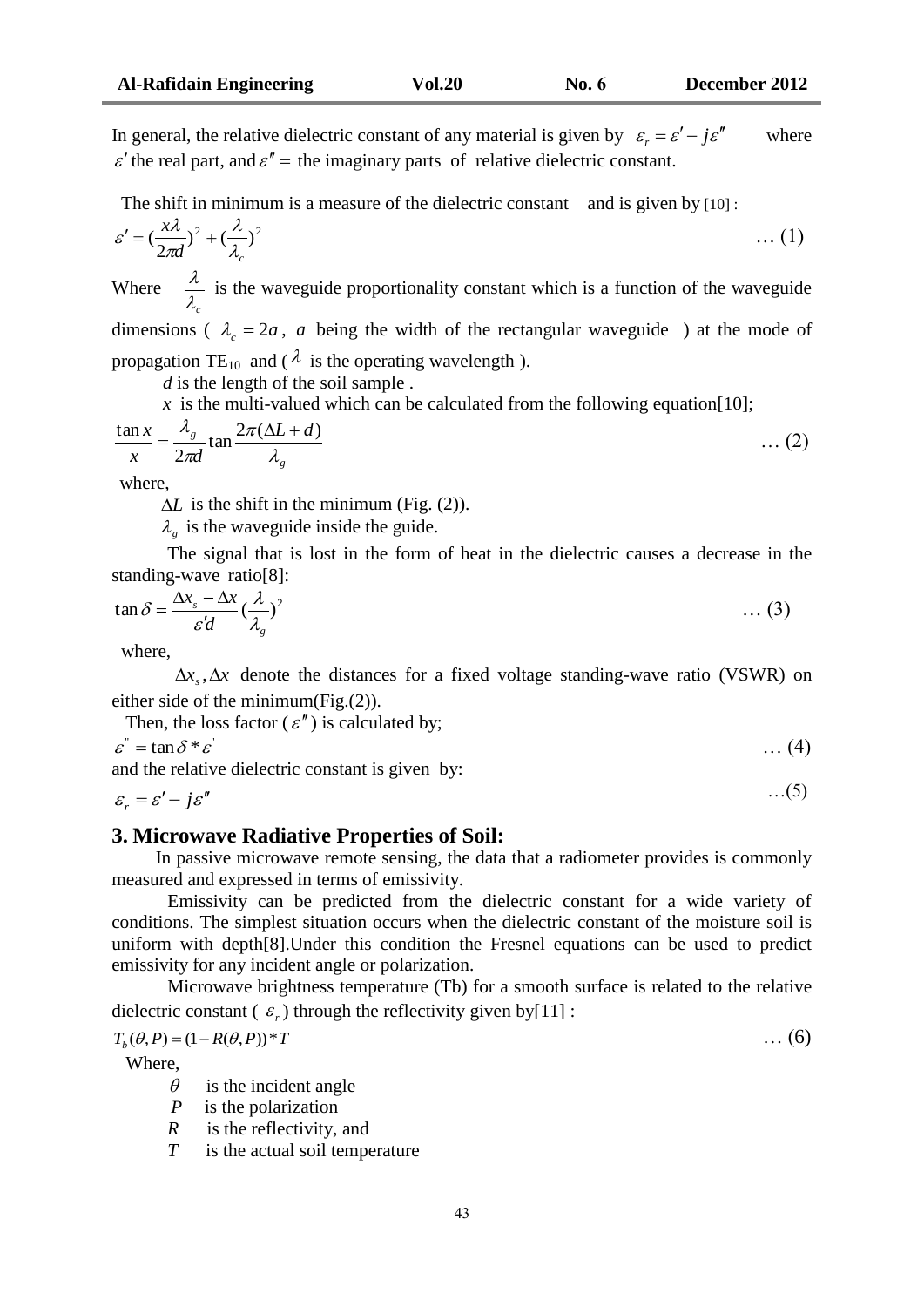The Fresnel equations that relate  $(\varepsilon_r)$  to  $(R)$  are given by [12]:

$$
R(\theta, H) = \left(\frac{\cos \theta - (\varepsilon_r - \sin^2 \theta)^{0.5}}{\cos \theta + (\varepsilon_r - \sin^2 \theta)^{0.5}}\right)^2 \tag{7}
$$

for horizontal polarization, while for vertical polarization is;

$$
R(\theta, V) = (\frac{\varepsilon_r \cos \theta - (\varepsilon_r - \sin^2 \theta)^{0.5}}{\varepsilon_r \cos \theta + (\varepsilon_r - \sin^2 \theta)^{0.5}})^2
$$
 (8)

In this study, equations (6 through 8) have been adopted for calculating the emissivity and brightness temperature of the soil samples depending on the measured values of the relative dielectric constant.

#### **4. Penetration depth model:**

Electromagnetic energy incident normally upon the surface of a homogeneous soil model is partly reflected and partly transmitted through the medium. If the medium is conductive, the transmitted portion will undergo attenuation at a rate defined by the field (electric or magnetic) attenuation coefficient( $\alpha$ ).

Since the attenuation rate is exponential, then the field magnitude at a depth ( $\delta = 1/\alpha$ ) will reduce to  $1/e(0.37)$  of its surface value and the power will reduce to  $1/e^2(0.135)$  of the power at the surface[8].

Hence neglecting contributions from deeper layers represents an omission of less than 2% of the returned power. The attenuation coefficient,  $\alpha$ , in nepers/m is defined in terms of the operating wavelength (in meter), real and imaginary parts of the complex relative dielectric constant,  $\varepsilon'$  and  $\varepsilon''$  respectively as[13]:

$$
\alpha = \frac{2\pi}{\lambda} \sqrt{\frac{\varepsilon'}{2}} (\sqrt{1 + (\frac{\varepsilon''}{\varepsilon'})^2} - 1) \tag{9}
$$

 $\dots(10)$ 

and the Skin depth  $(\delta)$  is given by:  $\delta = \frac{1}{\alpha}$ 

### **5. Results and Discussion:**

The theory behind microwave remote sensing of moist soil is based on the large contrast between the dielectric properties of liquid water  $(-81)$  and dry soil  $(4)$  [13],[14].

The dielectric properties have been studied and measured in this paper to determine the microwave brightness temperature and the skin depth for common types of soil in Mosul City at a microwave frequency of 6GHz in the C-band frequency range.

**Table (1): Measured values of complex relative dielectric constant as a function of water content** 

| Water content,<br>$w_c$ (cm <sup>3</sup> /cm <sup>3</sup> ) | Cropland                          |                                  | <b>Ornamental</b>                |                                  | Orchard                           |                                  |
|-------------------------------------------------------------|-----------------------------------|----------------------------------|----------------------------------|----------------------------------|-----------------------------------|----------------------------------|
|                                                             | $\mathcal{E}^{\prime}$            | $\varepsilon''$                  | $\varepsilon'$                   | $\varepsilon''$                  | $\mathcal{E}^{\prime}$            | $\varepsilon''$                  |
| $0\%$<br>10 %<br>20 %<br>30 %                               | 3.145<br>3.861<br>6.772<br>11.553 | 0.018<br>0.036<br>0.053<br>0.087 | 3.038<br>3.324<br>4.982<br>7.872 | 0.011<br>0.030<br>0.035<br>0.054 | 3.321<br>4.360<br>8.872<br>12.608 | 0.029<br>0.045<br>0.062<br>0.101 |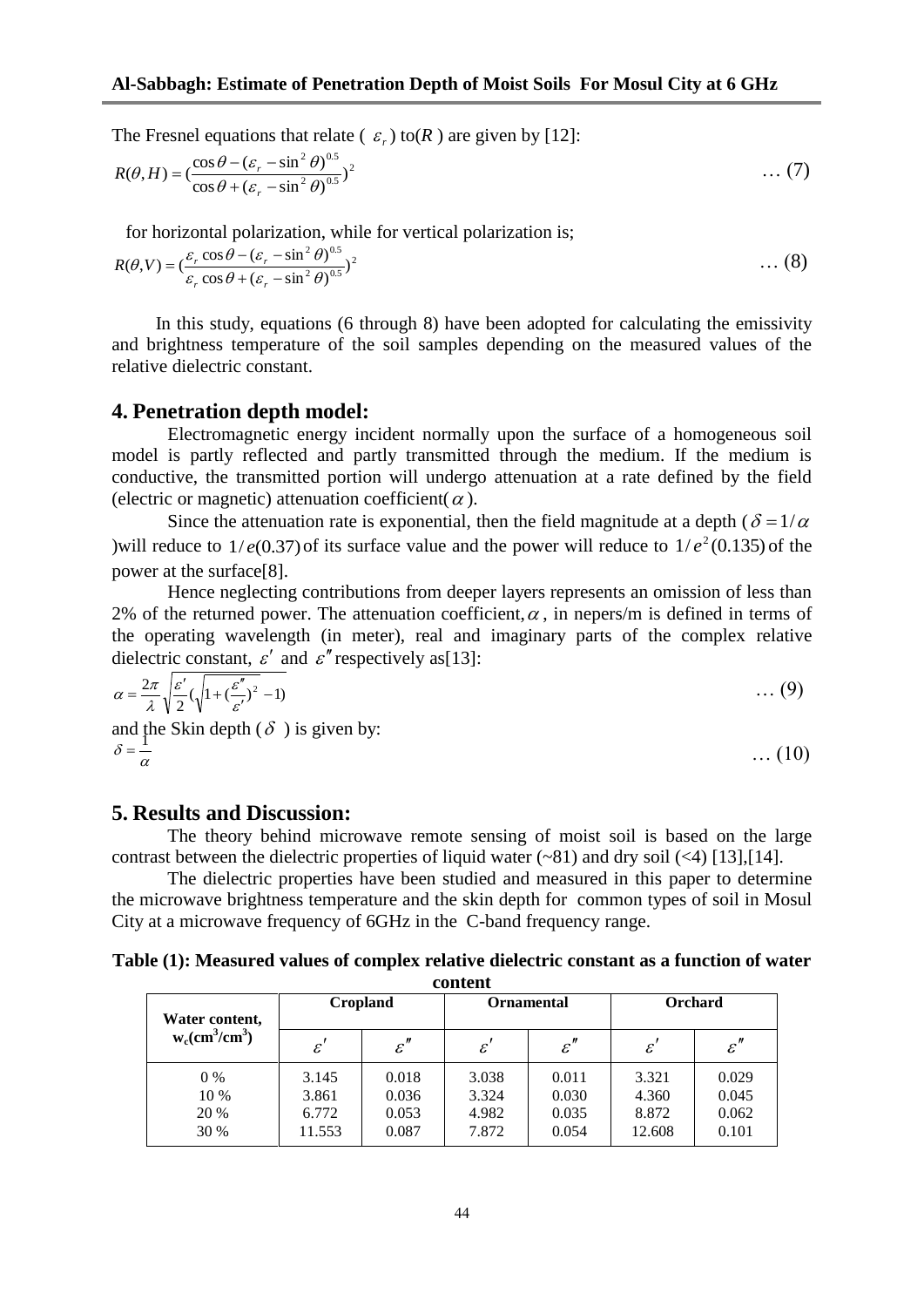As shown in Table (1), the relative dielectric constant  $(\varepsilon_r)$ varies with volumetric moisture content.

However, Fig. (3) Indicate clearly that real and imaginary parts of the relative dielectric constant of the three types of soil increase with the increase water content. Also it is found that the real and imaginary parts of the dielectric constant for the soil types of orchard and cropland are higher than that of ornamental (figures (3a) and (3b), respectively). This is probably due to the fact that the specific surface area increases as soil particle size decrease from sand to clay size and is even large for expanding layer lattice clays. The results show that the salinity factor play a minor role as compared to the soil content and texture to influence on the soil dielectric constant.



## **Figure (3b) (b) Imaginary part of relative dielectric constantFigure (3): Relative dielectric constant of cropland, orchard, and ornamental as a function of water content at 6GHz: (a) Real part of relative dielectric constant**

As water in soil changes the dielectric constant, it changes the brightness temperature emission of the soil that measured by radiometer. Fig. (4) shows the brightness temperature variation with moisture content for the samples adopted in this paper at incidence angle  $(40^{\circ})$ and  $(60^{\circ})$  as indicated in figure (4a and 4b, respectively). The calculation was taken for vertical and horizontal polarization as well as physical temperature of soil in order to derive meaningful soil moisture information from the microwave radiometer data.

The data of Fig.(4) demonstrates the inverse relationship that exists between brightness temperature and soil moisture at the two polarizations and that soil ornamental indicates relatively more brightness temperature than cropland and orchard. At the two incident angles, data of the brightness temperature for the three samples are seen to be approximately close to each other, especially at vertical polarization which gives results at  $(60^{\circ})$  incident angle, this result give a good agreement with the results reported by[15].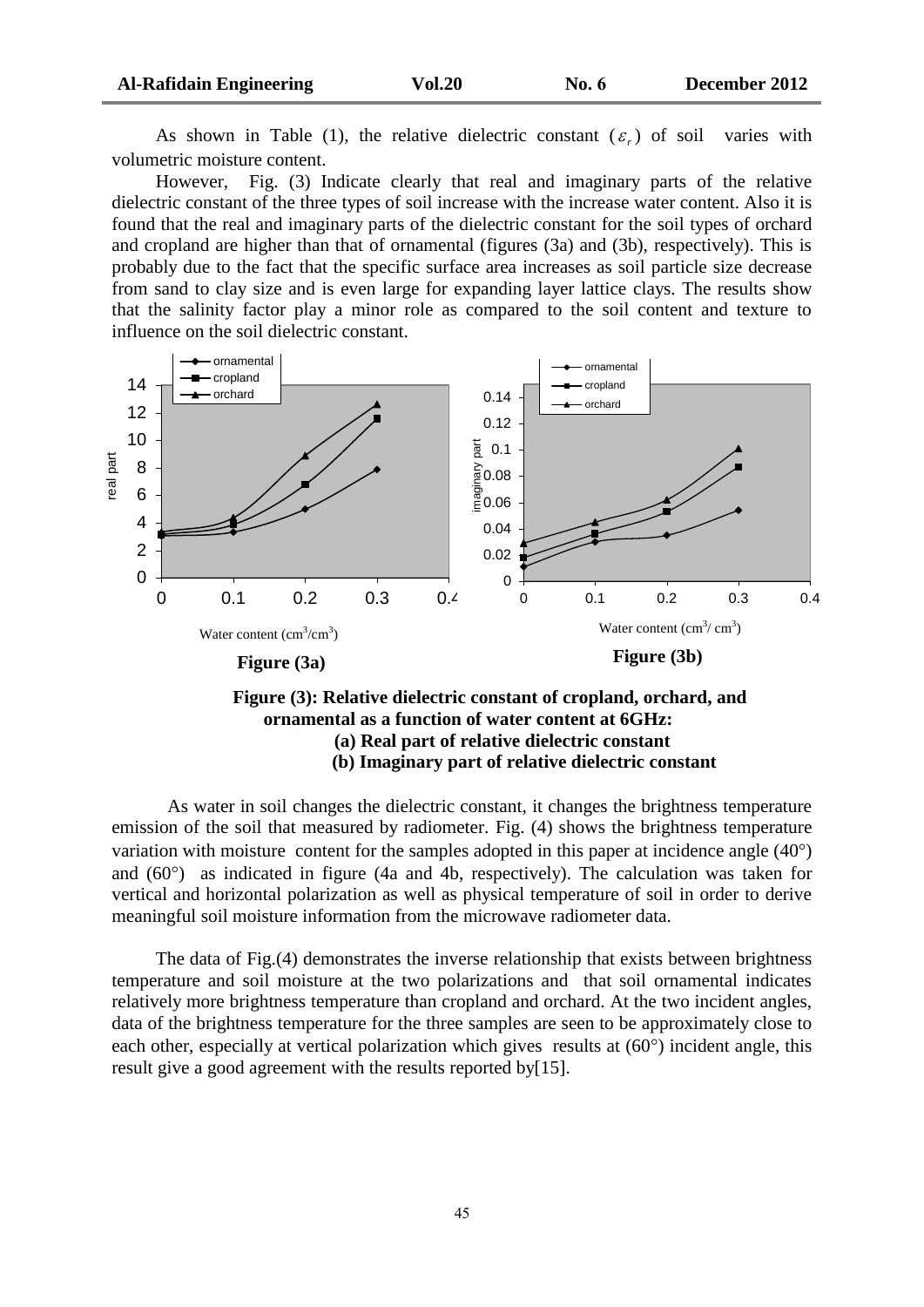

**Figure (4): Change of brightness temperature from (20.4 C) versus soil water content**  for vertical and horizontal polarization for incident angle of (a)  $40^{\circ}$  (b)  $60^{\circ}$ 

Fig. (5) shows increasing of attenuation coefficient with the increasing of soil water content for the three soil samples tested . It is shown that the ornamental exhibited low attenuation coefficient than that of cropland and orchard samples at the given values of water contents, then the ornamental sample gives a relatively high skin depth as compared to other samples studied in this research as shown in Fig. (6). This is due to ability of microwave signal to penetrate in soil depend on the a mount of water in a unit volume of soil as well as the sand content of soil under investigation that characterized by continuity porous. Since the effective depth of penetration of microwave signal increase as increase of sand ratio and decrease of water amount, the observed signals were correlated with the moisture in skin depth as characterized by the attenuation coefficient (reciprocal of skin depth).

Fig.(6) indicates that at

moisture content (0.1-0.2) may be adequate region to distinguish between the three types of Soil.



**Figure (5): attenuation coefficient variation as a function of water content**



Figure (6): skin depth variation as a function of water content